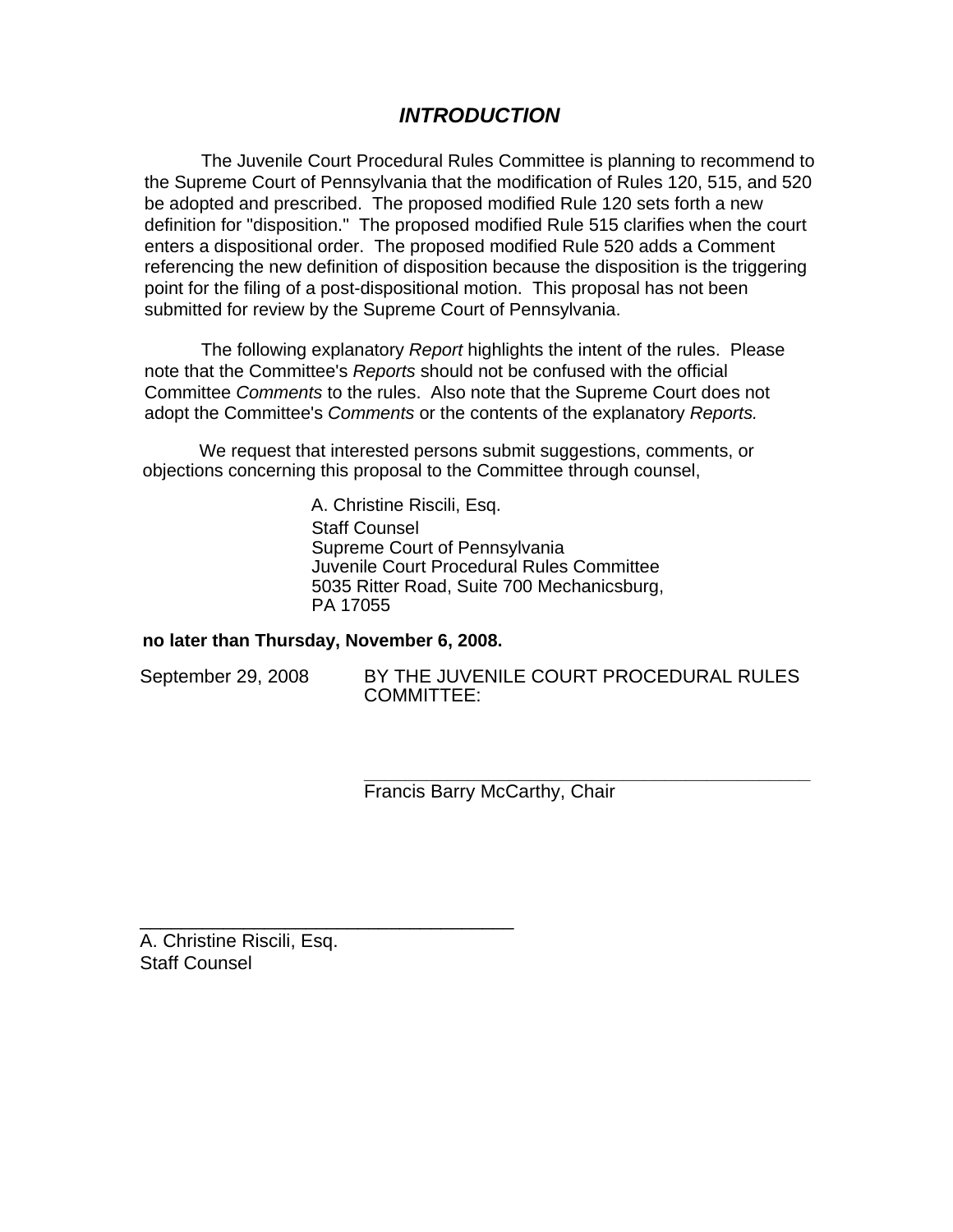## *EXPLANATORY REPORT*

## **RULE 120 - DEFINITIONS**

The Committee is proposing a new definition for "disposition." It has come to the Committee's attention that there are several instances in which a case is terminated in juvenile court and the guidelines for the timing of appeals in those cases are unclear. The new definition clearly sets forth which cases could be included in a post-dispositional motion pursuant to Rule 520, which affects the timing of appeals.

A disposition includes all final determinations made by the court. The common interpretation of a disposition is when the court adjudicates the juvenile delinquent and finds the juvenile in need of treatment, supervision, and rehabilitation, and makes a decision to place the juvenile in a placement facility, on alternative care, or on probation. However, disposition also includes: 1) a finding that the juvenile did not commit a delinquent act; 2) a finding that the juvenile is not in need of treatment, supervision, or rehabilitation; 3) dismissal of the case "with prejudice" prior to the commencement of an adjudicatory hearing; or 4) any other action that terminates or closes the juvenile case.

### **RULE 515 - DISPOSITIONAL ORDER**

The addition of "after an adjudication of delinquency pursuant to paragraph  $(A)(2)$ " indicates when a dispositional order will be entered under this rule. This rule is designed to address cases when the court has found the juvenile to have committed a delinquent act and that the juvenile is in need of treatment, supervision, or rehabilitation.

If the court finds that a juvenile did not commit the alleged delinquent acts pursuant to Rule 408 (B), it will enter an order releasing the juvenile under Rule 408. If the court finds that the juvenile is not in need of treatment, supervision, or rehabilitation pursuant to Rule 409 (A)(1), it will enter an order releasing the juvenile pursuant to Rule 409. If the court dismisses the case "with prejudice" prior to the commencement of an adjudicatory hearing or terminates the case for any other reason, the court will enter an order to that effect.

### **RULE 520 - POST-DISPOSITIONAL MOTIONS**

This proposed addition to the Comment of this Rule is a reference to the new definition of "disposition." All scenarios included under this definition trigger when a post-dispositional motion may be filed.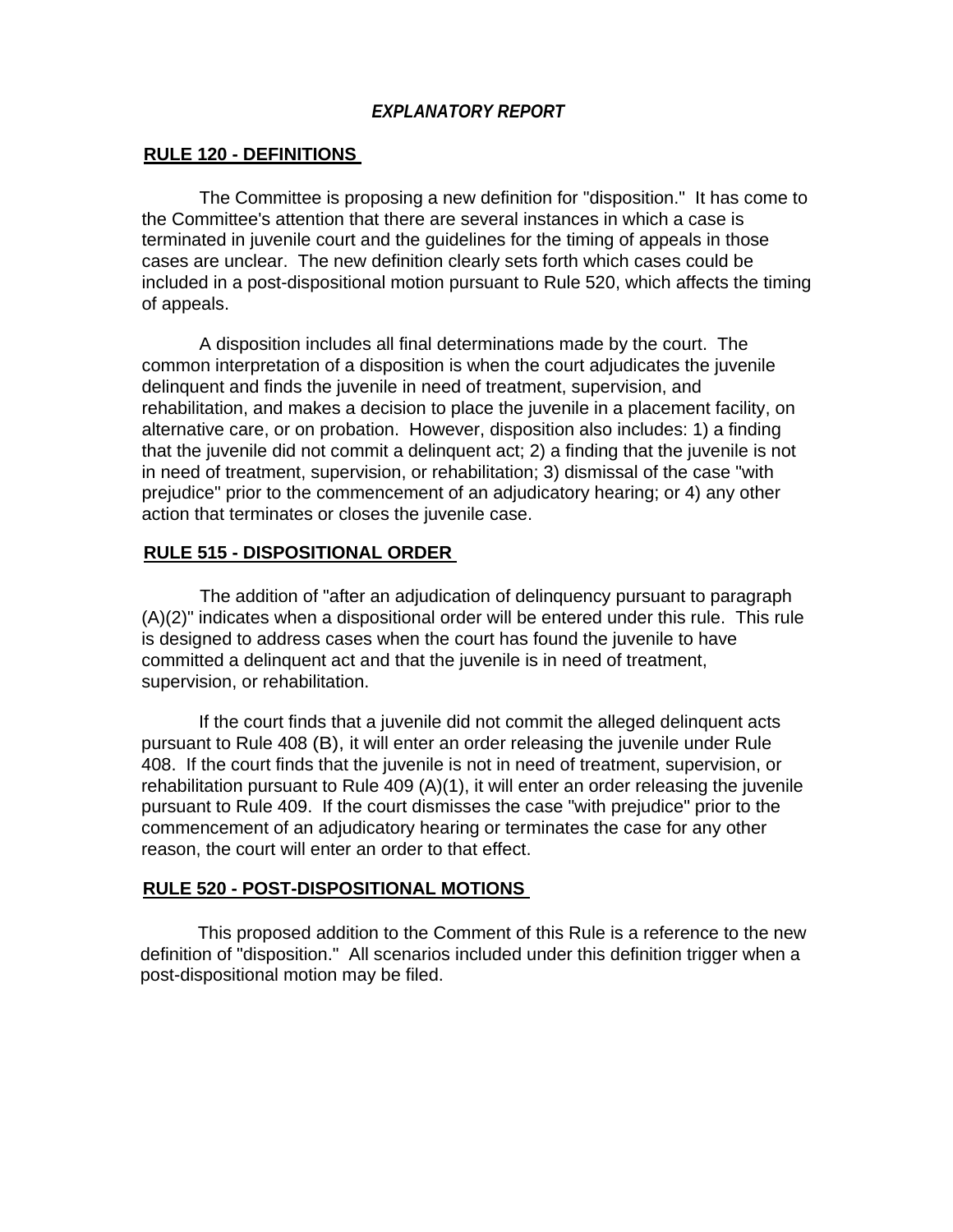### **RULE 120. DEFINITIONS**

ADULT is any person, other than a juvenile, eighteen years old or older.

AFFIANT is any responsible person, capable of taking an oath, who signs, swears to, affirms, or when permitted by these rules, verifies a written allegation and appreciates the nature and quality of that person's act.

CLERK OF COURTS is that official in each judicial district who has the responsibility and function under state law and local practice to maintain the official juvenile court file and docket, without regard to that person's official title.

COURT is the Court of Common Pleas, a court of record, which is assigned to hear juvenile delinquency matters. Court shall include masters when they are permitted to hear cases under these rules and magisterial district judges when issuing an arrest warrant pursuant to Rule 210. Juvenile Court shall have the same meaning as Court.

DETENTION FACILITY is any facility, privately or publicly owned and operated, designated by the court and approved by the Department of Public Welfare to detain a juvenile temporarily. The term detention facility, when used in these rules, shall include shelter-care.

### **DISPOSITION is a final determination made by the court after an adjudication of delinquency or any determination that ceases court action on a case.**

GUARDIAN is any parent, custodian, or other person who has legal custody of a juvenile, or person designated by the court to be a temporary guardian for purposes of a proceeding.

INTAKE STAFF is any responsible person taking custody of the juvenile on behalf of the court, detention facility, or medical facility.

ISSUING AUTHORITY is any public official having the power and authority of a magistrate, a Philadelphia bail commissioner, or a Magisterial District Judge.

JUVENILE is a person who has attained ten years of age and is not yet twenty-one years of age who is alleged to have committed a delinquent act before reaching eighteen years of age.

LAW ENFORCEMENT OFFICER is any person who is by law given the power to enforce the law when acting within the scope of that person's employment.

MASTER is an attorney with delegated authority to hear and make recommendations for juvenile delinquency matters. Master has the same meaning as hearing officer.

MEDICAL FACILITY is any hospital, urgent care facility, psychiatric or psychological ward, drug and alcohol detoxification or rehabilitation program, or any other similar facility designed to treat a juvenile medically or psychologically.

MINOR is any person, other than a juvenile, under the age of eighteen.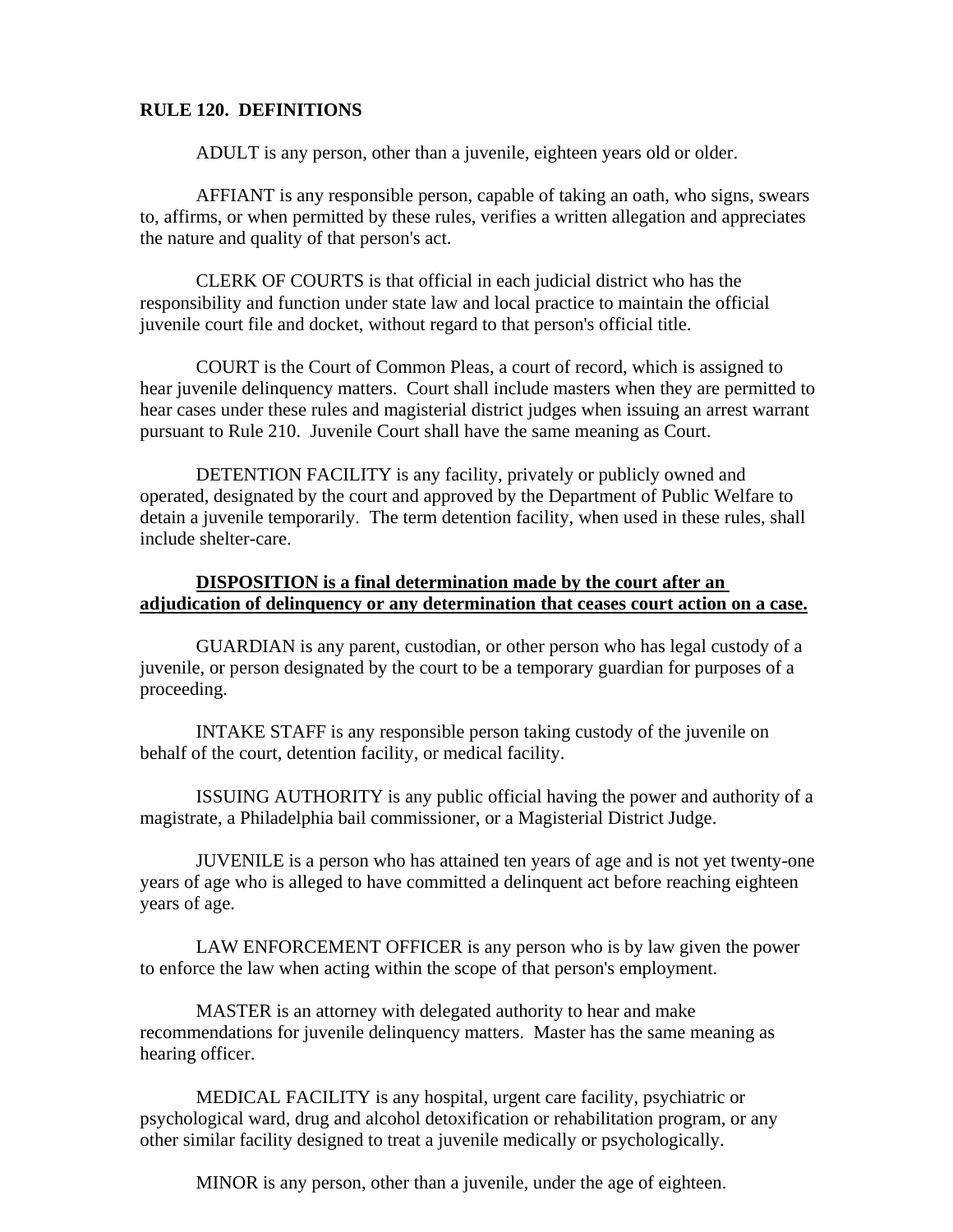ORDINANCE is a legislative enactment of a political subdivision.

PARTIES are the juvenile and the Commonwealth.

PENAL LAWS include all statutes and embodiments of the common law, which establish, create, or define crimes or offenses, including any ordinances that may provide for placement in a juvenile facility upon a finding of delinquency or upon failure to pay a fine or penalty.

PETITION is a formal document by which an attorney for the Commonwealth or the juvenile probation officer alleges a juvenile to be delinquent.

PETITIONER is an attorney for the Commonwealth or a juvenile probation officer, who signs, swears to, affirms, or verifies and files a petition.

PLACEMENT FACILITY is any facility, privately or publicly owned and operated, that identifies itself either by charter, articles of incorporation or program description, to receive delinquent juveniles as a case disposition. Placement facilities include, but are not limited to, residential facilities, group homes, after-school programs, and day programs, whether secure or non-secure.

POLICE OFFICER is any person, who is by law given the power to arrest when acting within the scope of the person's employment.

POLITICAL SUBDIVISION shall mean county, city, township, borough, or incorporated town or village having legislative authority.

PROCEEDING is any stage in the juvenile delinquency process occurring once a written allegation has been submitted.

RECORDING is the means to provide a verbatim account of a proceeding through the use of a court stenographer, audio recording, audio-visual recording, or other appropriate means.

 VERIFICATION is a written statement made by a person that the information provided is true and correct to that person's personal knowledge, information, or belief and that any false statements are subject to the penalties of the Crimes Code, 18 Pa.C.S. § 4904, relating to unsworn falsification to authorities.

WRITTEN ALLEGATION is the document that is completed by a law enforcement officer or other person that is necessary to allege a juvenile has committed an act of delinquency.

### *COMMENT*

Under the term "court," to determine if masters are permitted to hear cases, see Rule 187. See Rule 210 for the power of magisterial district judges to issue arrest warrants.

**The term "disposition" includes all final determinations made by the court. A disposition includes a response to an adjudication of delinquency, such as sending the juvenile to a placement facility or placing the juvenile on probation. It also includes other types of final determinations made by the court. Other final determinations include a finding that the juvenile did not commit a**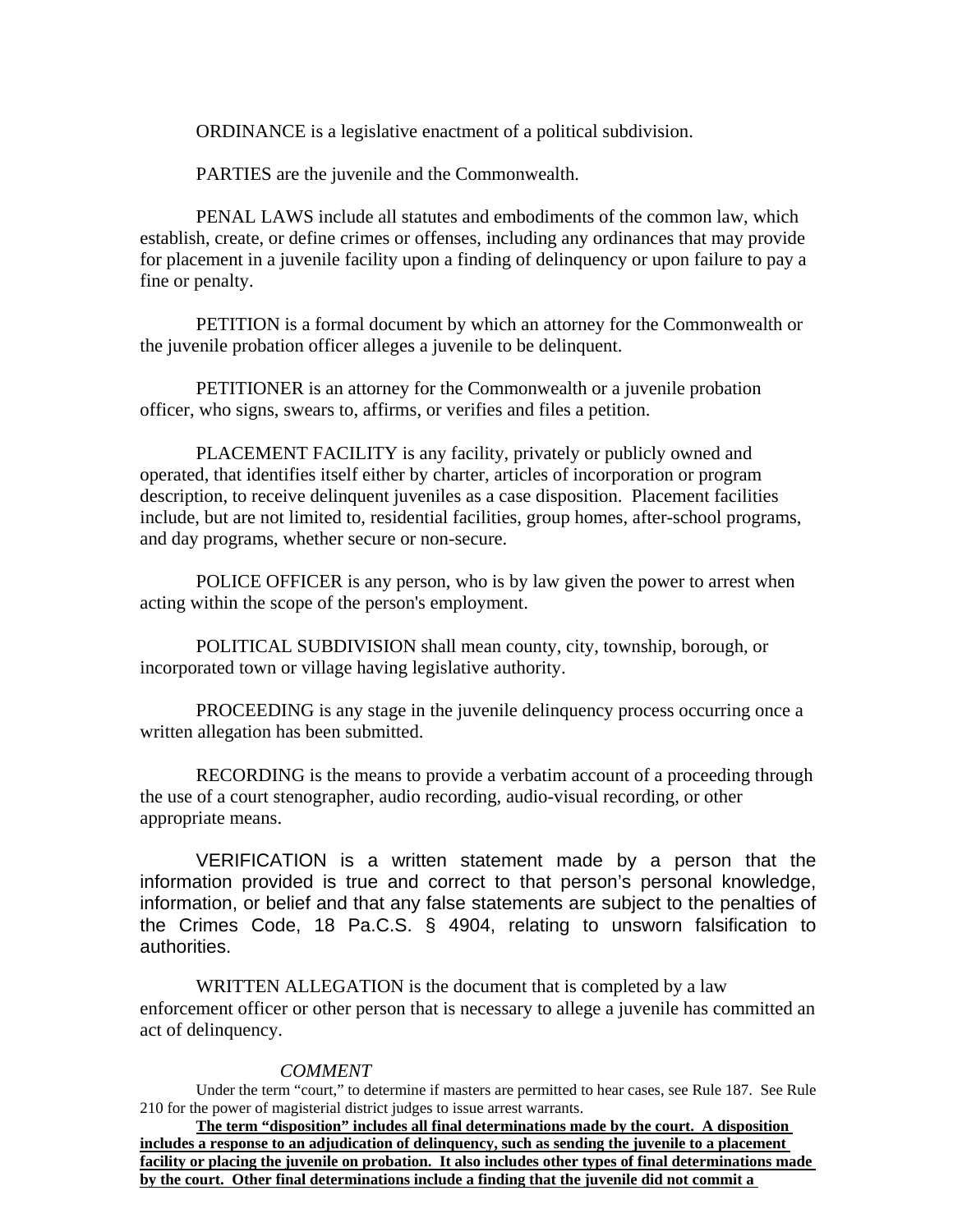### **delinquent act pursuant to Rule 408 (B), a finding that the juvenile is not in need of treatment, rehabilitation, or supervision pursuant to Rule 409 (A)(1), dismissing the charges "with prejudice" prior to an adjudicatory hearing, or any other final action by the court that closes or terminates the case.**

Neither the definition of "law enforcement officer" nor the definition of "police officer" gives the power of arrest to any person who is not otherwise given that power by law.

A "petition" and a "written allegation" are two separate documents and serve two distinct functions. A "written allegation" is the document that initiates juvenile delinquency proceedings. Usually, the "written allegation" will be filed by a law enforcement officer and will allege that the juvenile has committed a delinquent act that comes within the jurisdiction of the juvenile court. This document may have been formerly known as a "probable cause affidavit," "complaint," "police paper," "charge form," "allegation of delinquency," or the like. Once this document is submitted, a preliminary determination of the juvenile court's jurisdiction is to be made. Informal adjustment and other diversionary programs may be pursued. If the attorney for the Commonwealth or the juvenile probation officer determines that formal juvenile court action is necessary, a petition is then filed.

For definition of "delinquent act," see 42 Pa.C.S. § 6302.

*Official Note:* Rule 120 adopted April 1, 2005, effective October 1, 2005. Amended December 30, 2005, effective immediately. Amended March 23, 2007, effective August 1, 2007. Amended February 26, 2008, effective June 1, 2008.

#### *Committee Explanatory Reports:*

Final Report explaining the amendments to Rule 120 published with the Court's Order at 36 Pa.B. 187 (January 14, 2006). Final Report explaining the amendments to Rule 120 published with the Court's Order at 37 Pa.B. 1485 (April 7, 2007). Final Report explaining the amendments to Rule 120 published with the Court's Order at 38 Pa.B. 1142 (March 8, 2008).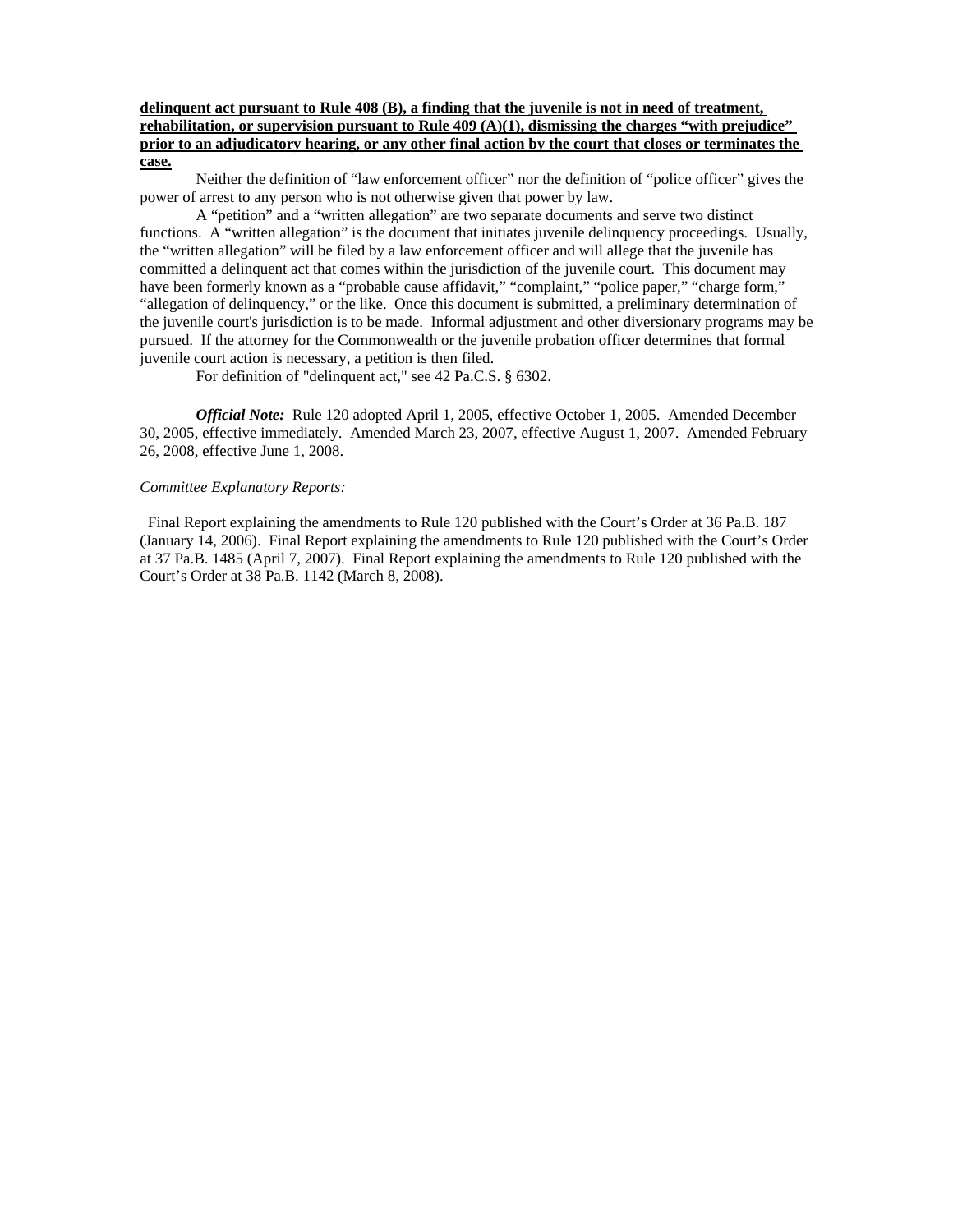### **RULE 515. DISPOSITIONAL ORDER**

- A. **Generally.** When the court enters a disposition **after an adjudication of delinquency pursuant to Rule 409(A)(2)**, the court shall issue a written order, which provides balanced attention to the protection of the community, accountability for the offenses committed, and development of the juvenile's competencies to enable the juvenile to become a responsible and productive member of the community. The order shall include:
	- 1) the terms and conditions of the disposition;
	- 2) the name of any agency or institution that is to provide care, treatment, supervision, or rehabilitation of the juvenile;
	- 3) a designation whether the case is eligible pursuant to 42 Pa.C.S. § 6307  $(b)(1)(i)$  for limited public information;
	- 4) the date of the order; and
	- 5) the signature and printed name of the judge entering the order.
- B. **Restitution.** If restitution is ordered in a case, the dispositional order shall include:
	- 1) a specific amount of restitution to be paid by the juvenile;
	- 2) to whom the restitution is to be paid; and
	- 3) a payment schedule, if so determined by the court.
- C. **Guardian participation.** The court shall include any obligation in its dispositional order imposed upon the guardian.

### *COMMENT*

Pursuant to paragraph (A)(3), the court is to determine if the case is eligible for limited public information under the requirements of 42 Pa.C.S. § 6307 (b)(1)(i). *See* 42 Pa.C.S. § 6307 (b)(2). When the case is designated, the clerk of courts is to mark the file clearly. For information that is available to the public in those eligible cases, see Rule 160.

*See* 23 Pa.C.S. § 5503 and 42 Pa.C.S. § 6310.

Dispositional orders should comport in substantial form and content to the Juvenile Court Judges' Commission model orders to receive funding under the federal Adoption and Safe Families Act (ASFA) of 1997 (P.L. 105-89). The model forms are also in compliance with Title IV-B and Title IV-E of the Social Security Act. For model orders, see http://www.jcjc.state.pa.us or http://www.dpw.state.pa.us or request a copy on diskette directly from the Juvenile Court Judges' Commission, Room 401, Finance Building, Harrisburg, PA 17120.

**Official Note:** Rule 515 adopted April 1, 2005, effective October 1, 2005. Amended August 20, 2007, effective December 1, 2007.

#### *Committee Explanatory Reports:*

Final Report explaining the provisions of Rule 515 published with the Court's Order at 35 Pa.B. 2214 (April 16, 2005). Final Report explaining the amendments to Rule 515 published with the Court's Order at 37 Pa.B. 4866 (September 8, 2007).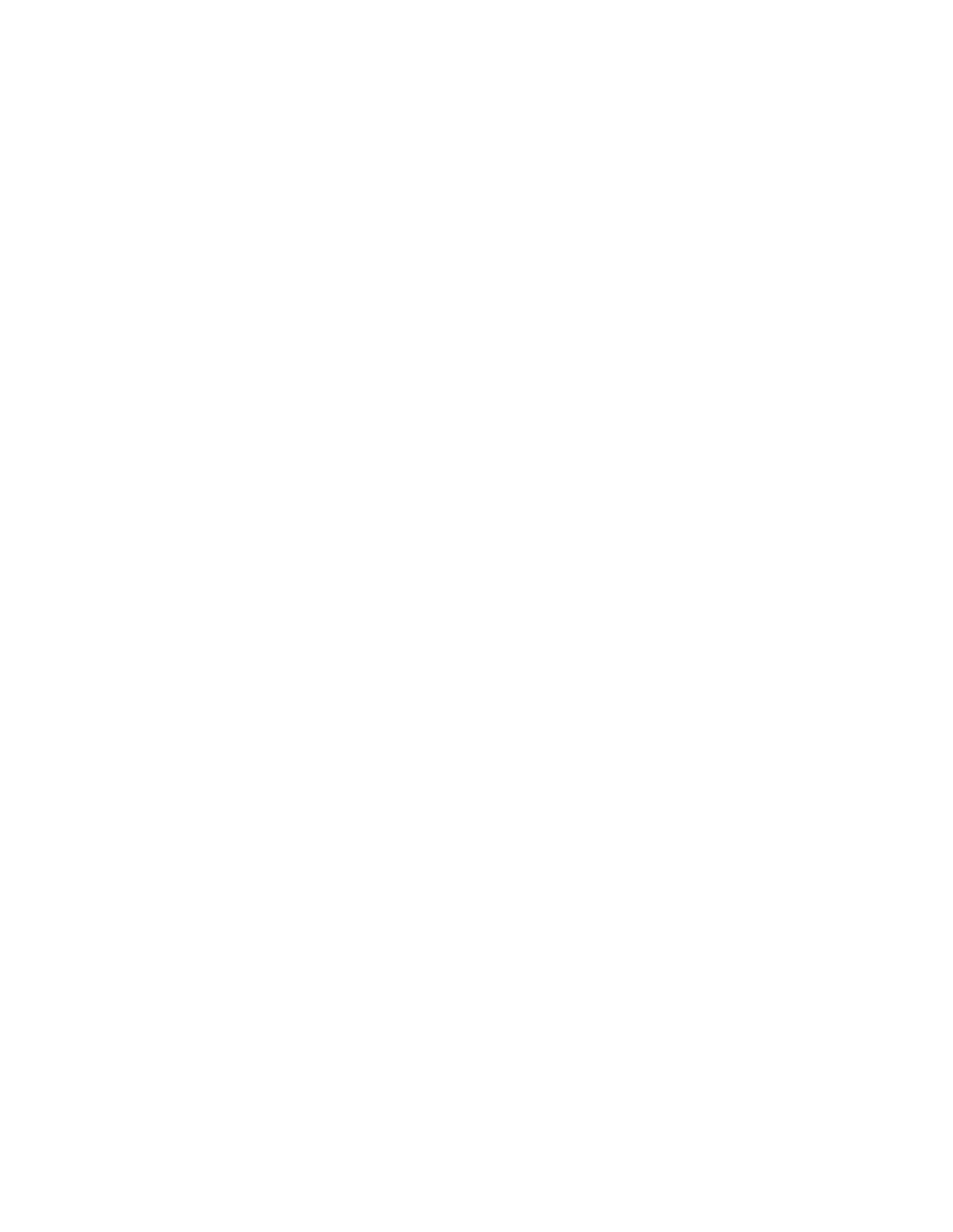## **PART C. POST- DISPOSITIONAL MOTIONS**

## **RULE 520. POST- DISPOSITIONAL MOTIONS**

## A. **Optional Post-Dispositional Motion.**

- 1) The parties shall have the right to make a post-dispositional motion. All requests for relief from the court shall be stated with specificity and particularity, and shall be consolidated in the post-dispositional motion.
- 2) Issues raised before or during the adjudicatory hearing shall be deemed preserved for appeal whether or not the party elects to file a post-dispositional motion on those issues.

## B. **Timing.**

- 1) If a post-dispositional motion is filed, it shall be filed no later than ten days after the imposition of disposition.
- 2) If a timely post-dispositional motion is filed, the notice of appeal shall be filed:
	- a) within thirty days of the entry of the order deciding the motion;
	- b) within thirty days of the entry of the order denying the motion by operation of law in cases in which the judge fails to decide the motion; or
	- c) within thirty days of the entry of the order memorializing the withdrawal in cases in which a party withdraws the motion.
- 3) If a post-dispositional motion is not timely filed, a notice of appeal shall be filed within thirty days of the imposition of disposition.

## C. **Court Action.**

- 1) **Briefing Schedule and Argument.** Within ten days of the filing of the postdispositional motion, the court shall:
	- a) determine if briefs, memoranda of law, or oral arguments are required; and
	- b) set a briefing schedule and dates for oral argument, if necessary.
- 2) **Failure to Set Schedule.** If the court fails to act according to paragraph (C)(1), briefs and oral arguments are deemed unnecessary.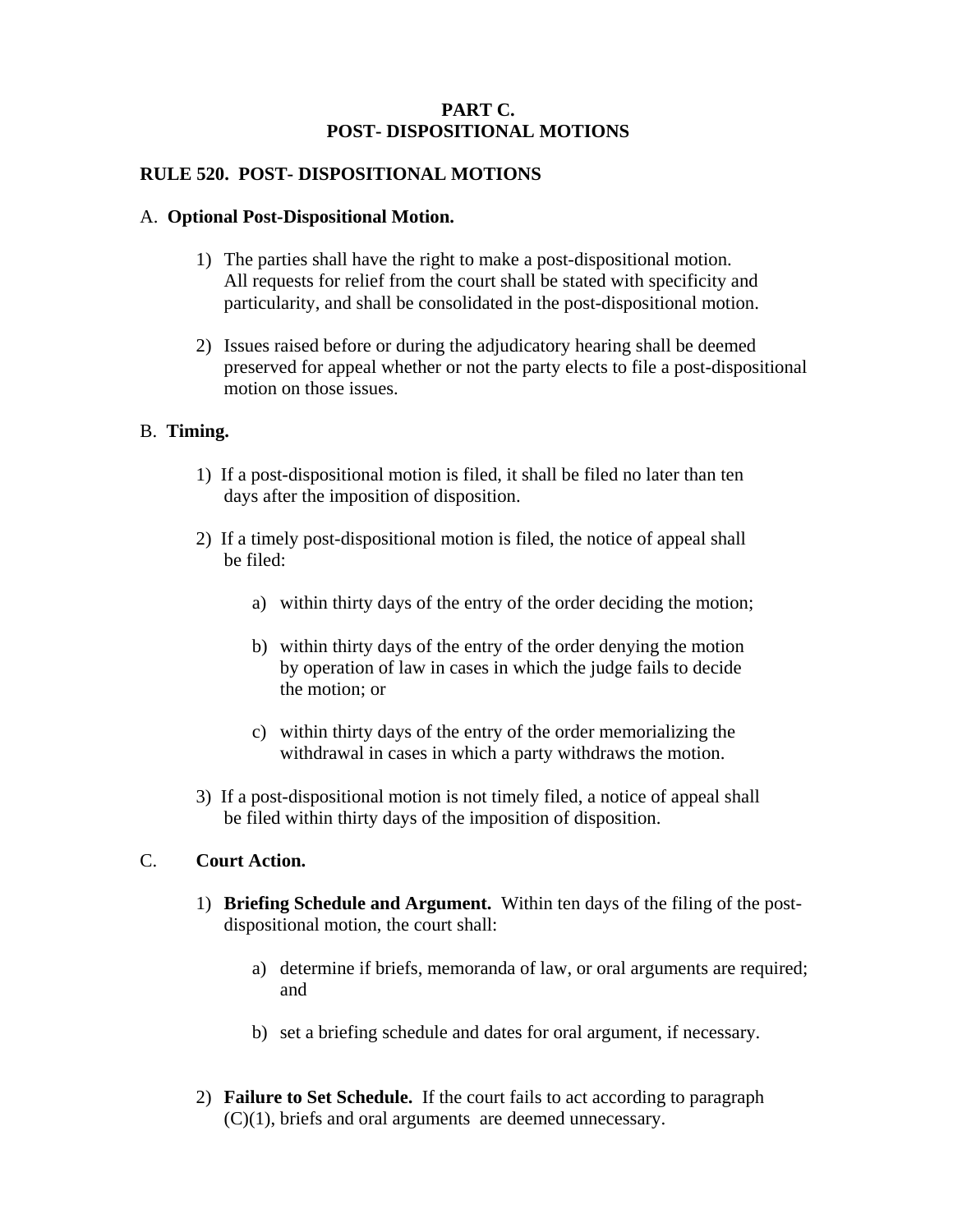- 3) **Transcript.** If the grounds asserted in the post-dispositional motion do not require a transcript, neither the briefs nor arguments on the post-dispositional motion shall be delayed for transcript preparation.
- D. **Time Limits for Decision on Motion.** The judge shall not vacate disposition pending the decision on the post-dispositional motion, but shall decide the motion as provided in this paragraph.
	- 1) Except as provided in paragraph (D)(2), the judge shall decide the postdispositional motion as soon as possible but within thirty days of the filing of the motion. If the judge fails to decide the motion within thirty days, or to grant an extension as provided in paragraph (D)(2), the motion shall be deemed denied by operation of law.
	- 2) Upon motion of a party within the 30-day disposition period, for good cause shown, the judge may grant one 30-day extension for decision on the motion. If the judge fails to decide the motion within the 30-day extension period, the motion shall be deemed denied by operation of law.
	- 3) When a post-dispositional motion is denied by operation of law, the clerk of courts shall forthwith enter an order on behalf of the court, and, as provided pursuant to Rule 167, forthwith shall serve a copy of the order on each attorney and the juvenile, if unrepresented, that the post-dispositional motion is deemed denied. This order is not subject to reconsideration.
	- 4) If the judge denies the post-dispositional motion, the judge promptly shall issue an order and the order shall be filed and served as provided in Rule 167.
	- 5) If a party withdraws a post-dispositional motion, the judge promptly shall issue an order memorializing the withdrawal, and the order shall be filed and served as provided in Rule 167.
- E. **Contents of order.** An order denying a post-dispositional motion, whether issued by the judge pursuant to paragraph (D)(4) or entered by the clerk of courts pursuant to paragraph (D)(3), or an order issued following a party's withdrawal of the postdispositional motion pursuant to paragraph (D)(5), shall include notice to the party of the following:
	- 1) the right to appeal;
	- 2) the time limits within which the appeal shall be filed; and
	- 3) the right to counsel in the preparation of the appeal.
- F. **After-discovered evidence.** A motion for a new adjudication on the grounds of afterdiscovered evidence shall be filed in writing promptly after such discovery. If an appeal is pending, the judge may grant the motion only upon remand of the case.

## **COMMENT**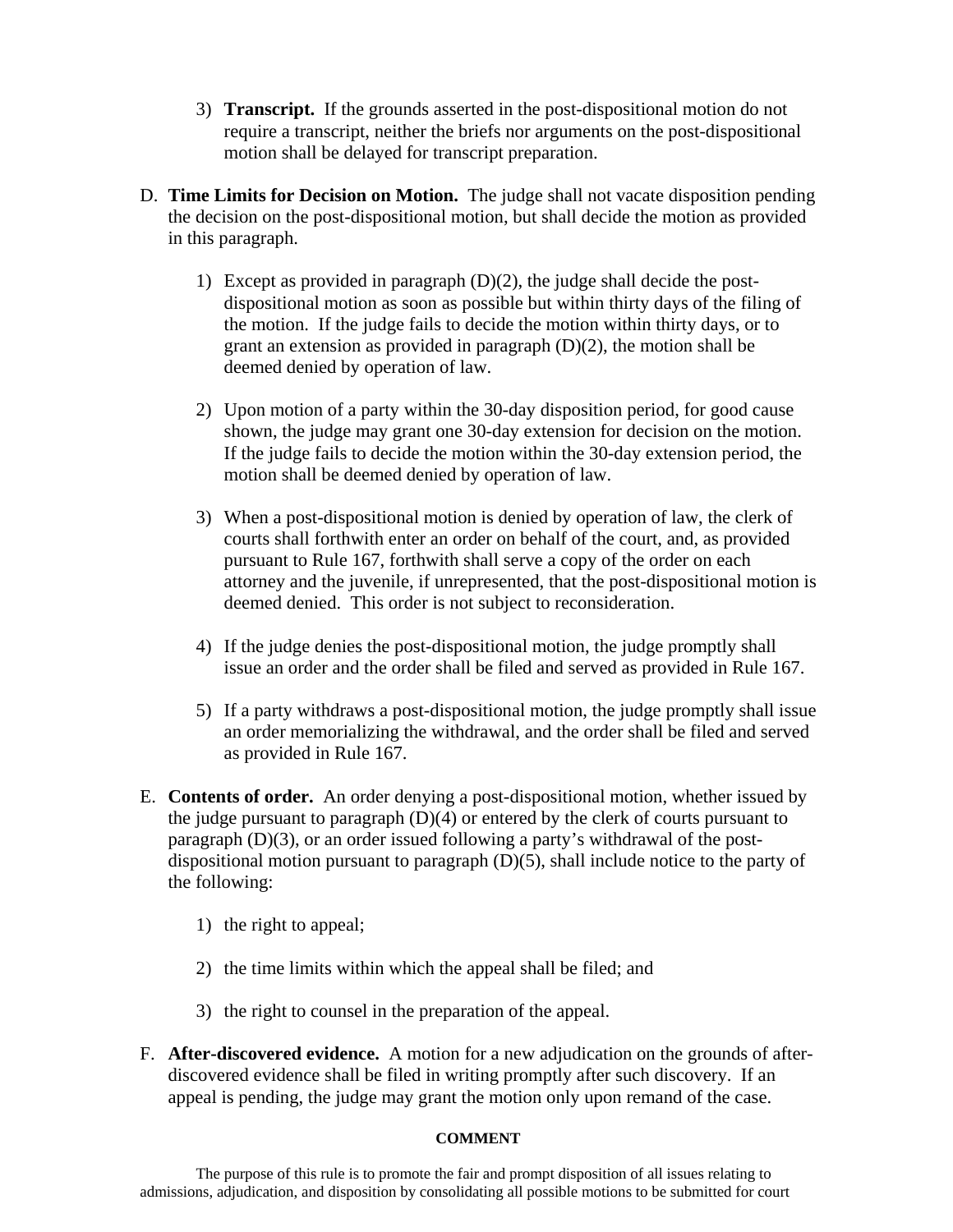review, and by setting reasonable but firm time limits within which the motion is to be decided. Because the post-dispositional motion is optional, a party may choose to raise any or all properly preserved issues in the trial court, in the appellate court, or both.

#### **For the definition of "disposition," see Rule 120 and its** *Comment.*

#### *OPTIONAL POST- DISPOSITIONAL MOTION*

*See In re Brandon Smith*, 393 Pa.Super. 39, 573 A.2d 1077 (1990), for motions on ineffective assistance of counsel.

Under paragraph  $(A)(2)$ , any issue raised before or during adjudication is deemed preserved for appeal whether a party chooses to raise the issue in a post-dispositional motion. It follows that the failure to brief or argue an issue in the post-dispositional motion would not waive that issue on appeal as long as the issue was properly preserved, in the first instance, before or during adjudication. Nothing in this rule, however, is intended to address Pa.R.A.P. 1925(b) or the preservation of appellate issues once an appeal is filed. *See Commonwealth v. Lord,* 553 Pa. 415, 719 A.2d 306 (1998) (any issues not raised in a 1925(b) statement will be deemed waived).

Under paragraph  $(B)(1)$ , if a party chooses to file a post-dispositional motion, the motion is to be filed within ten days of imposition of disposition. The filing of the written post-dispositional motion triggers the time limits for decision on the motion. *See* paragraph (D)(1).

#### *TIMING*

Paragraph (B) contains the timing requirements for filing the optional post-dispositional motion and taking an appeal. Under paragraph (B)(1), the post-dispositional motion is to be filed within ten days of imposition of disposition. Supplemental motions may be filed but the time requirements of paragraph  $(B)(1)$  are to be followed.

When a party files a timely post-dispositional motion, the 30-day period for the juvenile's direct appeal on all matters in that case is triggered by the judge's decision on the post-dispositional motion, the denial of the motion by operation of law, or the withdrawal of the post-dispositional motion. The appeal period runs from the entry of the order. As to the date of entry of orders, see Pa.R.A.P. 108. No direct appeal may be taken by the party while the post-dispositional motion is pending. *See* paragraph (B)(2).

If no timely post-dispositional motion is filed, the party's appeal period runs from the date disposition is imposed. *See* paragraph (B)(3).

#### *BRIEFS; TRANSCRIPTS; ARGUMENT*

Under paragraph  $(C)(1)$ , the judge should determine, on a case-by-case basis, whether briefs, memoranda of law, or arguments are required for a fair resolution of the post-dispositional motion. If they are not needed, or if a concise summary of the relevant law and facts is sufficient, the judge should so order. Any local rules requiring briefs or oral argument are inconsistent with this rule. *See* Rule 121(C).

Under paragraph  $(C)(3)$ , the judge, in consultation with the attorneys, should determine what, if any, portions of the notes of testimony are to be transcribed so that the post-dispositional motion can be resolved. The judge should then set clear deadlines for the court reporter to insure timely disposition of the motion. Nothing in this rule precludes the judge from ordering the transcript or portions of it immediately after the conclusion of the adjudicatory hearing or the entry of an admission.

For the recording and transcribing of court proceedings generally, see Rule 127. The requirements for the record and the writing of an opinion on appeal are set forth in the Pennsylvania Rules of Appellate Procedure.

There is no requirement that oral argument be heard on every post-dispositional motion. When oral argument is heard on the post-dispositional motion, the juvenile need not be present.

#### *DISPOSITION*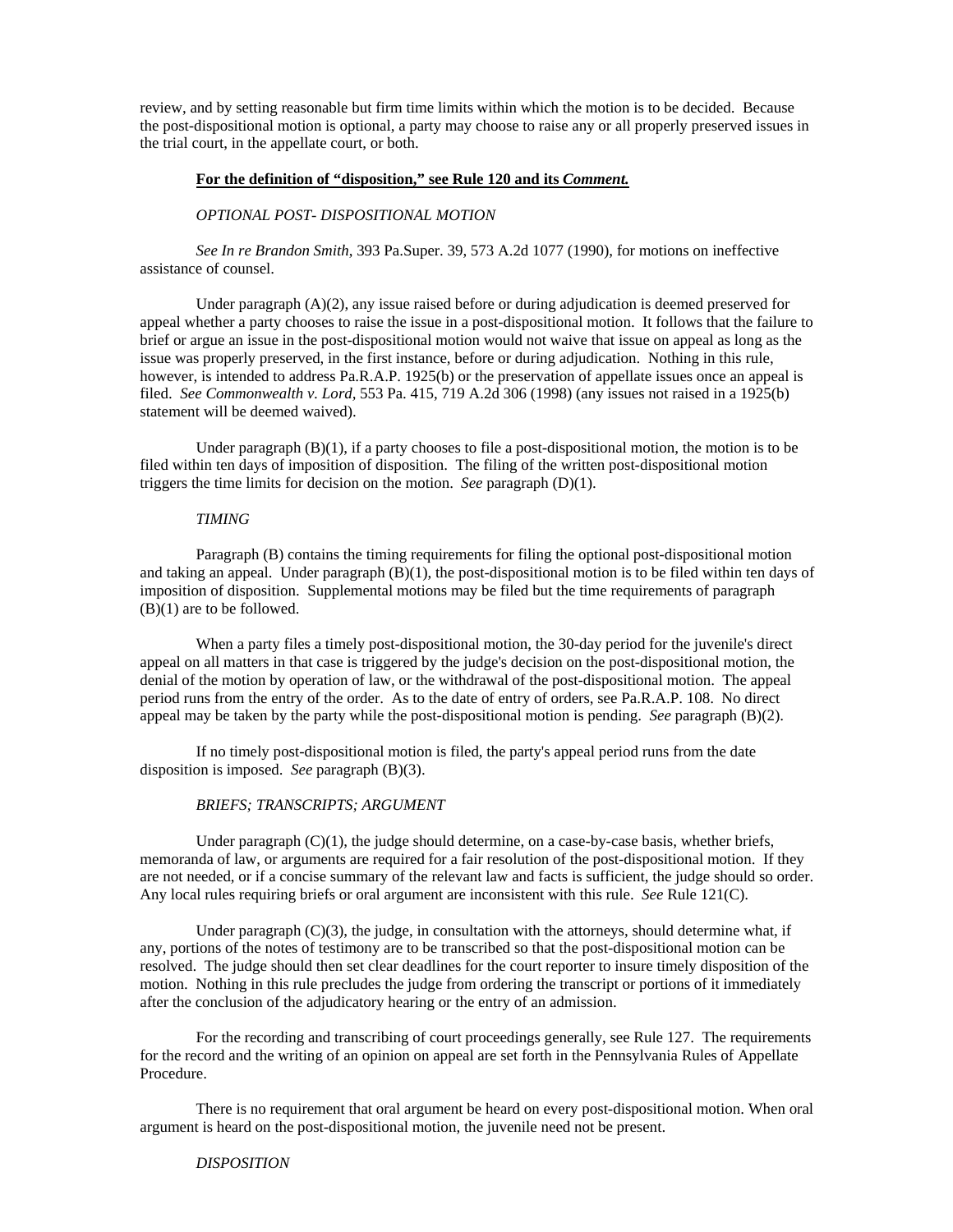Under paragraph (D), once a party makes a timely written post- dispositional motion, the judge retains jurisdiction for the duration of the disposition period. The judge may not vacate the order imposing disposition pending decision on the post-dispositional motion.

Paragraph (D)(2) permits one 30-day extension of the 30-day time limit, for good cause shown, upon motion of a party. In most cases, an extension would be requested and granted when new counsel has entered the case. Only a party may request such an extension. The judge may not, *sua sponte*, extend the time for decision: a congested court calendar or other judicial delay does not constitute "good cause" under this rule.

The possibility of an extension is not intended to suggest that thirty days are required for a decision in most cases. The time limits for disposition of the post-dispositional motion are the outer limits. Easily resolvable issues, such as a modification of disposition or an admission challenge, should ordinarily be decided in a much shorter period of time.

If the judge decides the motion within the time limits of this rule, the judge may grant reconsideration on the post-dispositional motion pursuant to 42 Pa.C.S. § 5505 or Pa.R.A.P. 1701(b)(3), but the judge may not vacate the disposition pending reconsideration. The reconsideration period may not be used to extend the timing requirements set forth in paragraph (D) for decision on the post-dispositional motion: the time limits imposed by paragraphs  $(D)(1)$  and  $(D)(2)$  continue to run from the date the postdispositional motion was originally filed. The judge's reconsideration, therefore, is to be resolved within the 30-day decision period of paragraph (D)(1) or the 30-day extension period of paragraph (D)(2), whichever applies. If a decision on the reconsideration is not reached within the appropriate period, the postdispositional motion, including any issues raised for reconsideration, will be denied pursuant to paragraph  $(D)(3)$ .

Under paragraph  $(D)(1)$ , on the date when the court disposes of the motion, or the date when the motion is denied by operation of law, the judgment becomes final for the purposes of appeal. *See* Judicial Code, 42 Pa.C.S. §§ 102, 722, 742, 5105(a) and *Commonwealth v. Bolden*, 472 Pa. 602, 373 A.2d 90 (1977). *See* Pa.R.A.P. 341.

An order entered by the clerk of courts under paragraph (D)(3) constitutes a ministerial order and, as such, is not subject to reconsideration or modification pursuant to 42 Pa.C.S. § 5505 or Pa.R.A.P. 1701.

If the motion is denied by operation of law, paragraph  $(D)(3)$  requires that the clerk of courts enter an order denying the motion on behalf of the court and immediately notify the attorneys, or the juvenile, if unrepresented, that the motion has been denied. This notice is intended to protect the party's right to appeal. The clerk of courts also is to comply with the filing, service, and docket entry requirements of Rule 167.

#### *CONTENTS OF ORDER*

Paragraph (E) protects a party's right to appeal by requiring that the judge's order denying the motion, the clerk of courts' order denying the motion by operation of law, or the order entered memorializing a party's withdrawal of a post-dispositional motion, contain written notice of the party's appeal rights. This requirement ensures adequate notice to the party, which is important given the potential time lapse between the notice provided at disposition and the resolution of the post-dispositional motion. *See also Commonwealth v. Miller,* 715 A.2d 1203 (Pa. Super. Ct. 1998), concerning the contents of the order memorializing the withdrawal of a post-dispositional motion.

When a party withdraws a post-dispositional motion in open court and on the record, the judge should orally enter an order memorializing the withdrawal for the record, and give the party notice of the information required by paragraph (E). *See Commonwealth v. Miller, supra.*

#### *MISCELLANEOUS*

Under paragraph  $(A)(1)$ , the grounds for the post-dispositional motion should be stated with particularity. Motions alleging insufficient evidence, for example, are to specify in what way the evidence was insufficient, and motions alleging that the court's findings were against the weight of the evidence are to specify why the findings were against the weight of the evidence.